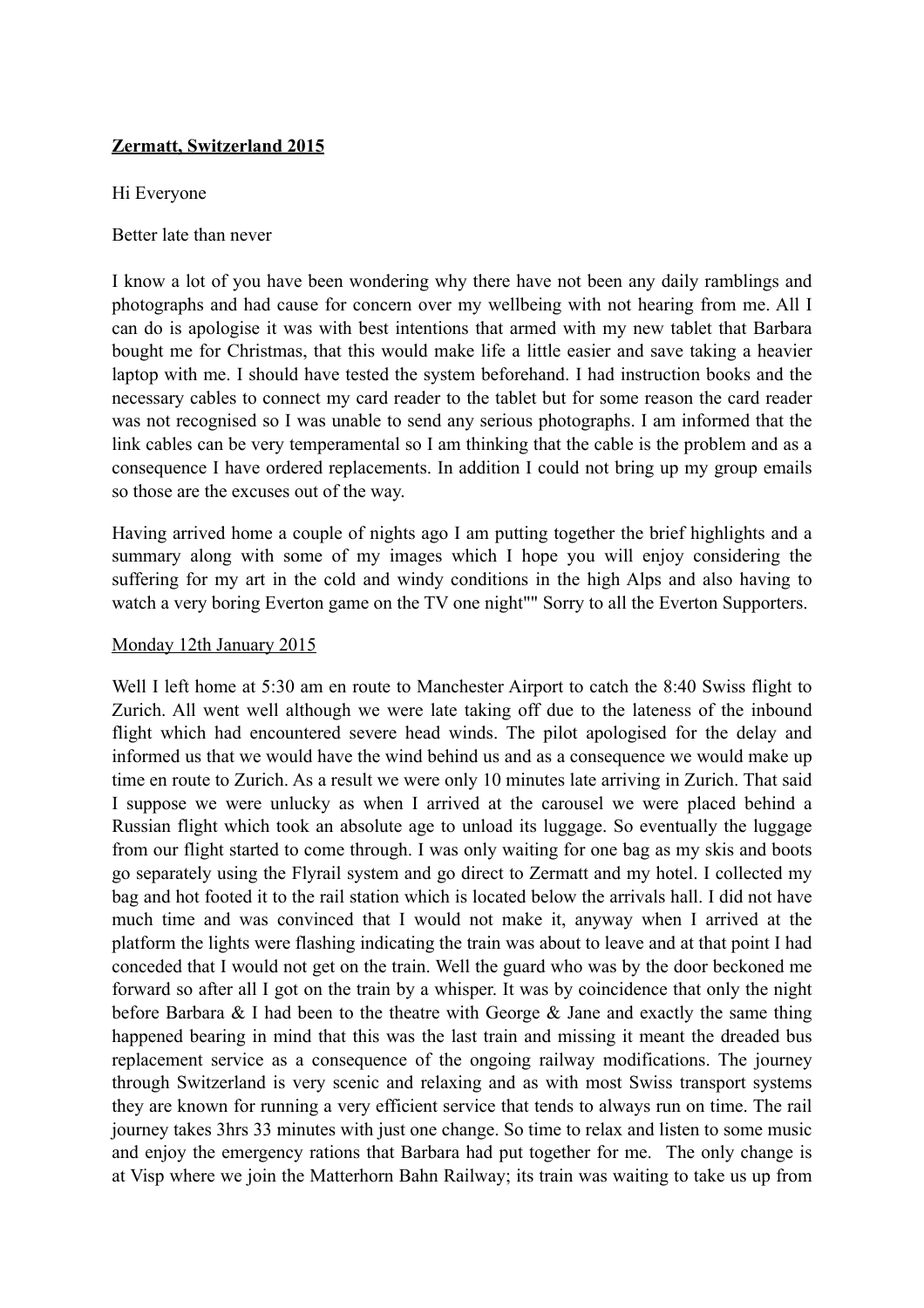the valley floor up to Zermatt at a height of 1620m. Zermatt once a small village is now a busy little holiday resort with numerous hotels, Chalets, luxury apartments and a good range of shops and restaurants. This thriving resort is most renowned for its location to the Matterhorn which is quoted as being the most photographed mountain in the world (I can vouch for that) anyway this year Zermatt is celebrating the 150th anniversary of the first successful ascent of the Matterhorn (4478m) by English man Edward Whymper and his team. 150 years ago there was a race in effect to be the first to climb the Matterhorn. With an Italian team climbing from the Italian side and the team led by Edward Whymper climbing from the Swiss side via the Hornli Ridge. Whymper and his team were successful however on the way down a rope snapped and 4 men out of the seven man team were tragically killed. Edward Whymper survived the ordeal along with the two Peter Tugwalder's (Father and Son). Three days later an Italian team was successful in climbing the Matterhorn from the Italian side. It should also be noted that the Matterhorn was one of the last main peaks in the Alps to be climbed. A bit of local history that in 1860 three brothers from Liverpool Alfred, Charles & Sanbach Parker attempted to climb the Matterhorn but had to give up and turn back after reaching a height of 3,700m. The record for making the fastest ascent of the mountain is an amazing 1 hour 56 minutes.

As the train climbs ever higher towards Zermatt the train is assisted by a cog system which assists the train in climbing the steepest parts of the railway. The snow becomes thicker on the ground until everything is white. We eventually arrive in Zermatt at 1613hrs. Zermatt is car free and relies on electric milk float type vehicles converted to taxis to move people around. A short walk across the station square and I am at my Hotel, the Hotel Gornergrat Dorf I am welcomed by Mark & Josianne Schneider-Perren the owners, Mark was up until a few years ago was one of the local fire chiefs so we occasionally converse about the special aspects relating to fire safety, especially when you consider the access problems to the timber properties which are located so very close together, and present a high risk of fire spread to adjoining properties.

Just before 1900 hrs my skis and boots arrived so they were placed in the heated ski room ready for the morning. So after a very long day I enjoyed my evening meal and then unpacked before going to bed for a welcome rest.

For my photographer friends I was equipped with a Canon 1D Mk 3 body, 16/35 L lens, 24/105 L Lens and a 70/200 L lens which all fits in to my backpack. In addition I carry a Sony RX100 compact camera in my pocket.

It is now Tuesday and I take the 0824 hrs Gornergrat train up to its summit at 3,100m. The train winds up the mountain side weaving through tunnels and then giving stunning views of the high Alps which is of course is dominated by the Matterhorn at 4478m. For those not aware the Matterhorn inspired the Toblerone chocolate bar another bit of useless information I thought you should know. Well It is my intention only to ski half the day so as not to strain the legs too much. So I do a number of easy leisurely runs just to get the legs working. Zermatt has 3 main ski areas (Sunnegga, Gornergrat and Matterhorn Paradise and also access to the Italian slopes) I have attached a map of the ski areas to give you an idea of where I am. These areas are not all easily connected together but there are some routes which allow you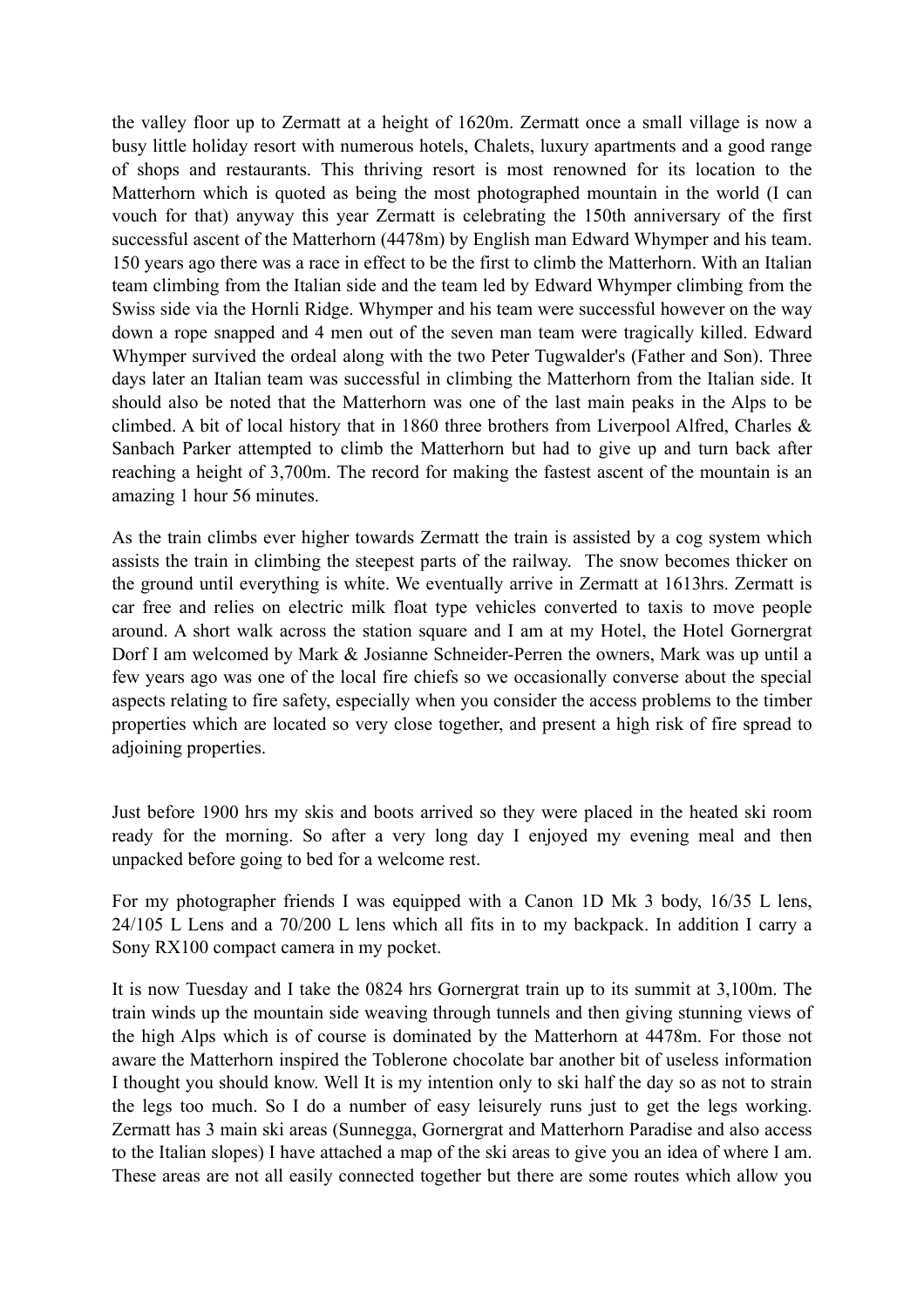to traverse from one to the other. The problem being that in high winds there is the potential for cable cars to be closed and as a consequence you may have ski routes that you had not intended. So after skiing a few easy blue runs I decided to ski across to the Sunnegga area using a nice red run, my intention being to ski in this area and do a circuit which takes you to the large cable car at Gant which takes you up to a height where you can traverse back across to the Gornergrat area. Well you have guessed it; the cable car was closed due to high winds. To describe this type of cable car, this is basically an enormous tin box that is suspended from a cable and is very susceptible to high winds and carries in the region of 150 to 200 persons very close together!! Just an aside there is usually the strong smell of garlic in the air as well as comedians making the sounds of cattle just to put those nervous at ease. So as this lift was closed there was no way of skiing back in to the Gornergrat area so I spent the rest of my time skiing various runs before getting the Sunnegga funicular railway back down to Zermatt. The funicular railway is basically coaches that are attached to a rail which is pulled by a cable through a straight tunnel and it is a very quick means of getting persons up and down the mountain. So a relatively easy day and photographically I only used my little Sony compact camera as there was nothing that made me want to stop and get my main camera out of my backpack.

On Wednesday I again took the early morning mountain train up to Gornergrat, this being my preferred means of travel as it is located closest to my hotel and is more civilised than being crammed in to an electric ski bus again with Garlic smells and also ski tips being pushed up against you. I today did similar runs as yesterday and as the Gant cable car was running up to Hohtalli at 3286m this enabled me to get back to the area after first negotiating the very narrow opening section of the run which has various drops that you don't want to encounter. Protection is provided by safety nets that you don't want to test. This can be a difficult stretch if the piste is all cut up or very icy. Once back on the Gornergrat section after a few runs I take Mountain Railway from Riffleberg leisurely back down to Zermatt. I was making the short walk to my hotel when I heard behind me the sound of a Alpen Horn and when I turned around there were 11 members of an Alpen Horn group getting ready to play some tunes, so I quickly propped my skis up against a wall and strolled over to get some images the only problem they were situated in place which had very contrasty lighting which made it difficult to get good images. So after that little diversion I finally get back to my hotel and after taking my ski boots off and putting on my snow boots I go for a leisurely walk around the village which I find helps to relax the legs and feet, especially after having them clamped in to ski boots for most of the day. Just before my evening meal Mark the manager informed me that the hotel have put me forward for an award as a consequence of having been coming to Zermatt for some 30 years, I filled out the necessary paperwork and was informed to be at the 5 star Zermatterhof Hotel at 5:30 on Thursday. Well this was an unexpected surprise and something to look forward too. The form asked how many guests I would be bringing as I was on my own this was zero, as snow and ice and Barbara do not go together as a consequence of her hip replacements.

On Thursday I again took the mountain train up to Gornergrat where I skied around and then down to Furi. From Furi I took the large cable car up to Trockener Steg which is situated within the Matterhorn Paradise area which is largely on the Theodulgletscher or glacier in English. Due to high winds I was unable to go any higher as the cable car was closed. So I skied back down to Furi on the black run which after negotiating the top section is relatively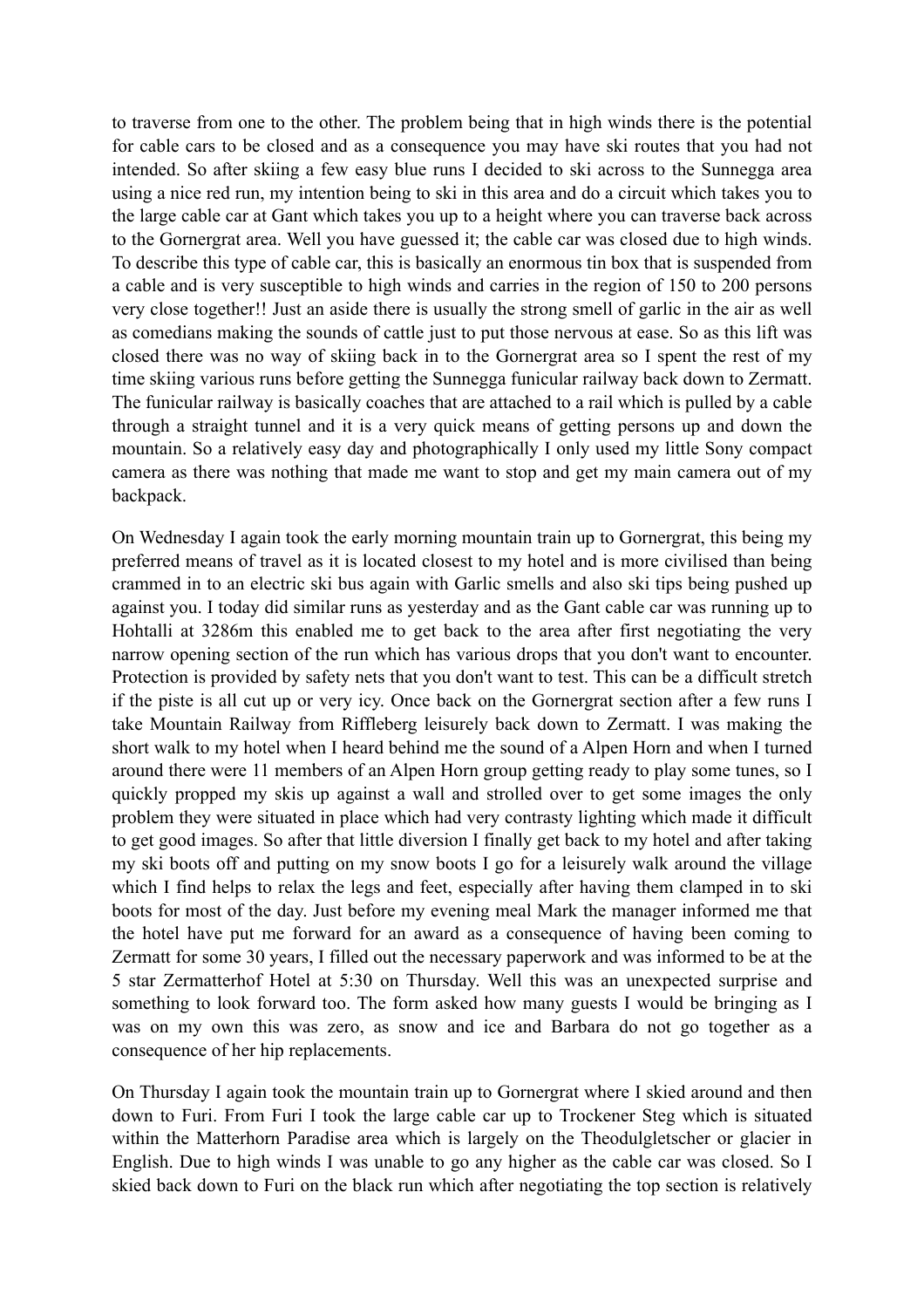easy. Once back at Furi I decided to take the small gondola which carries 6 people up to Schwarzsee. Schwarzsee gives good views of the Matterhorn, from here I decided to ski the leisurely route that takes you to Stefelalp this takes you around the other side of the Matterhorn and as the lighting on the Matterhorn and the Hornli ridge was good so I spent some time taking some photographs. While having a coffee at the Stefalalp restaurant I was informed that all the high lifts were closed so when I arrived at Furi I decided to take Gondola down to Zermatt rather than skiing down this section which can get rather congested at the end of the day. There are some narrow sections and as it gets lower the snow conditions can be poor and this is an area renowned for accidents because of tired skiers racing down to Zermatt. As I was going for my presentation at the Zermatterhof this evening I was happy to get down early so I could get ready for my presentation. So about 17:00 hrs I left my hotel and walked up the main street passing all the shops, restaurants and hotels and as the street widens out there is on the right hand side the Monte Rosa Hotel being the oldest hotel in Zermatt, this is where Edward Whymper stayed and planned his ascent of the Matterhorn. This fact is commemorated by a plaque on the outside of the building. On the left hand side and set back is the very imposing 5 star Zermatterhof Hotel where the rich and famous stay. Those staying here are collected from the station by a traditional stagecoach pulled by either two white or two black horses. So I climb the steps leading in to the hotel where I am greeted by the doorman, my jacket was taken and I was directed in to a room which was set up for the presentation. A number of guests had already arrived as there was to be presentations made to 6 other people. Waiters were available to provide you with drinks, so I decided I would try the red wine which was very nice as you would expect in this standard of hotel. In addition there was a cold buffet made up of Swiss produce. The ceremony was carried out by the Director of Tourism who initially spoke about Zermatt and the awards. As I was the only English person there was the need for him to translate what was being said. The actual presentations began where a few words were said about each recipient and the then the award was presented. The award was in the form of a badge to be worn, which is gold and circular and embossed with Zermatt at the top and the Matterhorn in the centre and the word Dankt at the bottom. The last presentation was made to a German gentleman who had been coming to Zermatt for over 40 years. After the presentation was completed and a number of glasses of red wine consumed. I collected my jacket and left the 5 star palace and headed back to my rather basic hotel where I needed to pack my things up as tomorrow I would be heading up to the Kulmhotel for 3 nights which is situated at 3,100m and is one of the highest hotels in Switzerland.

My intention for Friday was to ski in the morning and then come down to Zermatt to collect my things and then get the train back up to Gornergrat and the Kulmhotel. Well the best laid plans were literally blown apart by the weather. I took the train as usual in the morning the weather was overcast with low cloud and as we climbed higher the snow and wind increased. It was obvious that we were heading in to a storm and the effect was that you could feel the train being buffeted by the strong winds, well at approximately 2,900m the train stopped at Rotenboden station and was not to go any further. It was ironic that there were a number of skiers who decided to get off the train to ski down as if there was not a problem. The funny thing was when the doors of the train were opened the wind was blowing the blizzard in to the train. I think being more conscious to risk I stayed put in my seat. There were a number of skiers who realised that the conditions were extremely hostile and decided that the train was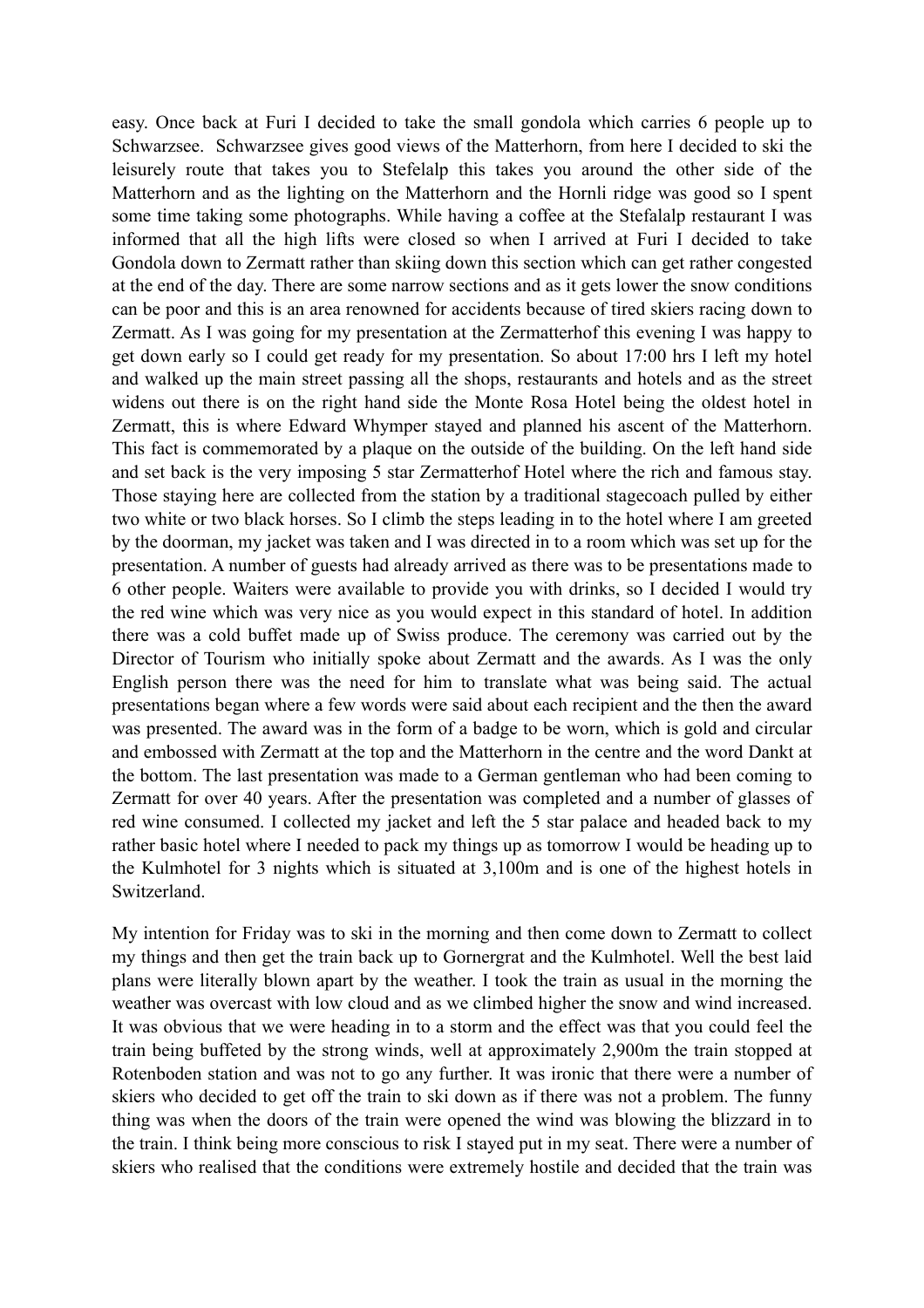the safer option they literally got blown back on to the train. The train eventually went back down the mountain to Zermatt and I was later informed that all trains and lifts had been closed for the day. With this knowledge it was obvious that I would not be able to go up to the Kulmhotel today so I checked that I was ok to stay in my hotel in Zermatt which it was. I decided to go to the local English pub called Potters Bar for some lunch. I had just ordered a curry when my mobile phone rang and it was the Kulmhotel enquiring about my location and then informing me to my surprise that there would be a special train at 2pm. As it was about 1:15 I had to cancel my curry and get to my hotel and collect my main bag, skis, ski boots and rucksack. At the station I got on the train but was informed that I would have to change to another train at Riffleberg at 2,500m. Well at Riffleberg I unloaded my bags and was directed to an old train which comprised of a single unit but on the the front of it was a very large snowplough / blower train. Well we set off very slowly bearing in mind we were in a blizzard and high winds, there was snow flying in every direction and you could not see a thing. The train was travelling at a very slow speed and would stop and then start and you could hear what I presume were instructions coming over the radio from the snow plough crew, to the train crew and also to the two piste rescue people who were also on the train. The only other people who were on the train were hotel guests and some hotel staff who did not seem alarmed by the situation as it presumably happens quite often during the winter. Well eventually we arrived; it was now about 200m walk up hill to the sanctuary of the hotel. So I got all my luggage to a lift station where there are 3 lifts along side each other. So I put my skis in to the first lift and as I went to get my other two bags but the lift doors closed. I could not get the doors to open even though the lift had not gone up to the next level. Pressing the lift button only made the other two lifts open but not the one with my skis in. So eventually I got in to the next lift and took my bags up to the next level. Then I played around with the buttons until eventually my skis came up. What a pollava presumably the lifts work in a sequence that ensures they get an even use. So now that I had all my bags it was now a about 50m to the front door of the hotel. Easier said that done, one thing for sure that wheelie bags / cases do not work in snow. Well it was nice to get in to the warmth of hotel and to be able to relax with a warm drink and a delayed lunch.

The forecast for Saturday was very heavy snow and as a consequence we were snowed in for 24 hours. So I spent the day watching TV and reading. The app on my phone informed me that tomorrow Sunday the weather would be glorious with clear skies and sunshine and it was spot on. With that knowledge I would arrange to get out before breakfast to capture the sunrise. This is best viewed from a viewing platform located up a steepish path about 150m above the hotel. This gives a 360 degree view of the 29 peaks above 4,000m which is dominated by the Matterhorn 4478m. The Matterhorn stands out basically because of it's distinctive shape but it is not the highest peak that is the Monte Rosa which is 4650m and the highest in Switzerland. So the sunrise was good but not as good as last year, it was very cold and after an hour of taking photographs I was glad to get inside and have a lovely breakfast. As the weather was lovely and clear I spent the morning skiing and taking photographs and in the afternoon I decided to do one of the high walking trails. I timed this so that it would coincide with the sun going down this was a good plan that enabled me to get some different images although I just missed a train back up to my hotel and I had to wait just under an hour for the next one.